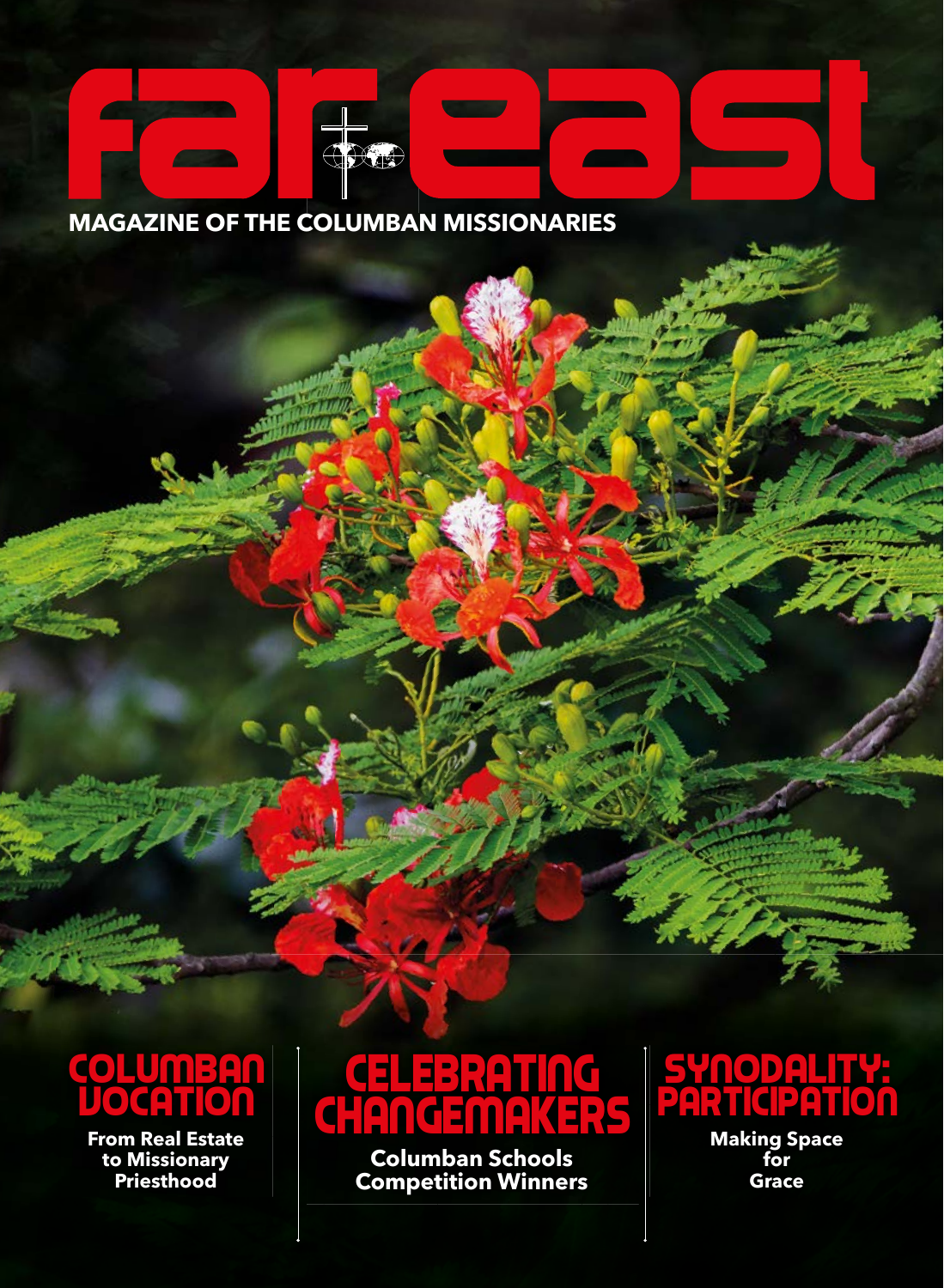#### **CONTENTS**

#### 04 **The Wheel is Turning**

Marking 70 years of Columban mission in Fiji, Fr Frank Hoare highlights how young Pacifican Columbans are now taking up the missionary flame.

#### 06 **Thank you from the Bottom of our Hearts**

Fr Eamon Sheridan in Myanmar expresses his gratitude to the readers of the **Far East** magazine for funding a new centre to help women struggling with drug and alcohol addiction.

#### 07 **Proclaiming Mission in a Language not Your Own!**

Communicating in difficult new languages can result in some bloopers cautions 90-year-old Columban missionary, Fr Barry Cairns.

#### 08 **Kitchens in the Sky**

With Columban support, a religious Sister is helping feed mountain-top shanty town dwellers in Covid-ravaged Peru, reports Columban missionary Fr John Boles.

#### 10 **Pentecost's Flame Tree**

There is a resemblance between the bright red flowers of Royal Poinciana, more commonly known as the Flame Tree, and the tongues of fire through which the Holy Spirit came upon the apostles, writes Fr Tim Mulroy.

#### 12 **21st Century Changemakers**

The winning article and images in our Columban Schools Media Competition 2022.

#### 14 **Synodality 3: Participation – Making Space for Grace**

Fr Paul McMahon draws some lessons for the Synodal Pathway from his experience as a counsellor at the Survivors of Trauma Centre in Belfast, a place where traumas can be transformed through making space for Grace.

#### 16 **A Little Less than Angels**

In his latest book, Fr Maurice Hogan argues that a return to the Bible is not a revival of a dead past but a living truth that will provide an antidote to modern illusions of self-salvation.

#### 18 **Columban Vocation: From Real Estate to Missionary**

Verano Lee Jeong-Rak from Korea speaks about his journey from real estate agent to refinding his faith and discovering his vocation as a Columban missionary.

#### 20 Reflection

- 21 **Stories from the Bible**
- 22 **Children's Section**
- 23 **Nature: Beloved Blackbirds**













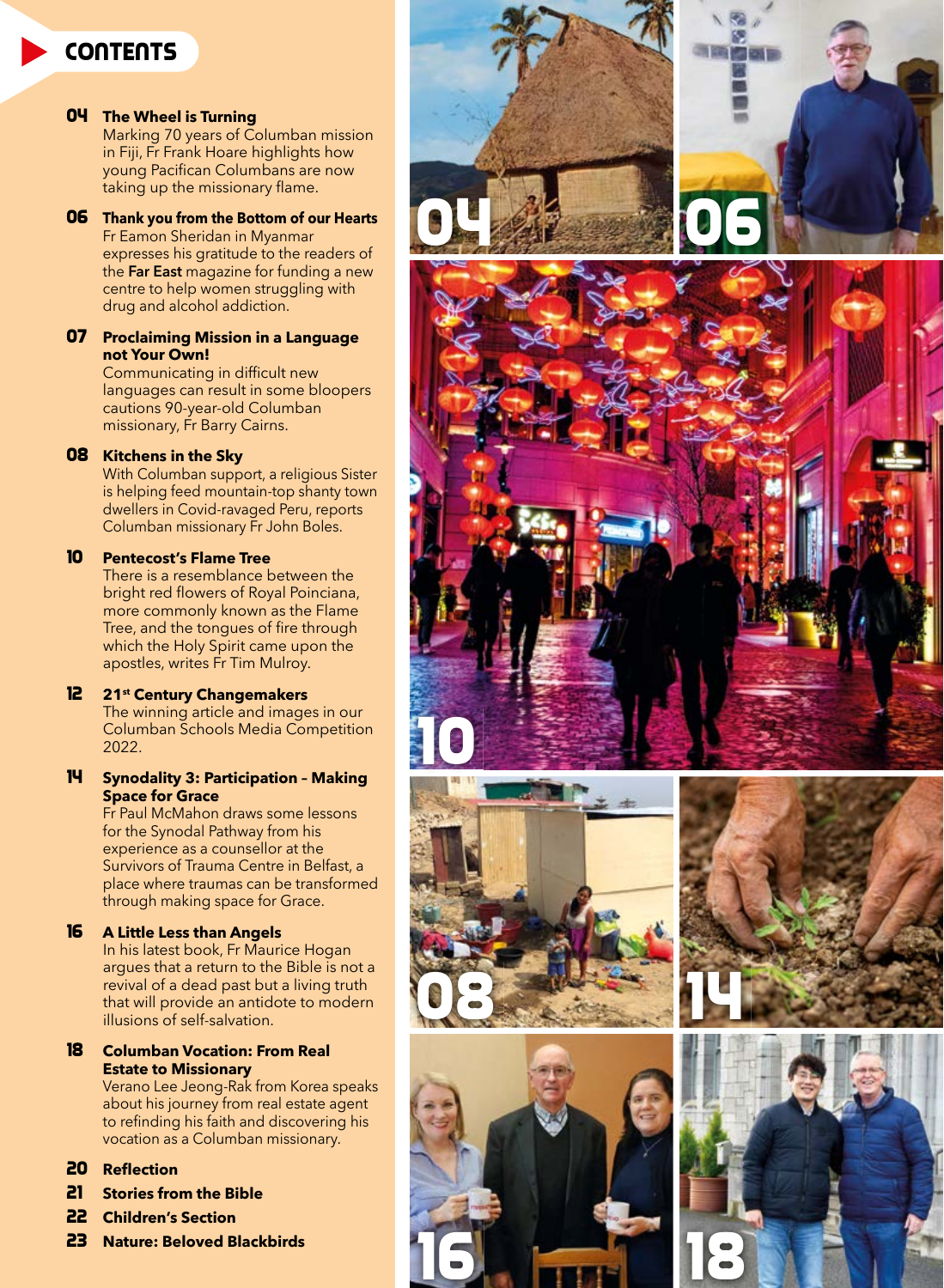

#### **THE FAR EAST**

Published seven times yearly by the Missionary Society of St Columban (Maynooth Mission to China).

#### **THE PURPOSE OF THE FAR EAST IS**

To promote an awareness of the missionary dimension of the Church among readers; to report on the work of Columban priests, Sisters and lay missionaries; and to seek spiritual and material support for missionaries.



**Subscription** £10 a year. Contact the Mission Office: Tel: (01564) 772 096 Email: fareast@columbans.co.uk

**Editor** Sarah Mac Donald editorfareast@gmail.com

**Assistant Editor** Sr Abbie O'Sullivan

**Layout & Editorial Assistant** Breda Rogers

**Manager** Stephen Awre

**Original Design** Gabriel German Carbone

**Printers** Walstead Bicester, Oxfordshire

**Columban Websites** News, reports, reflections etc. www.columbans.co.uk www.columbansisters.org

**Follow us** Twitter: @fareastmagazine Facebook: www.facebook.com/ fareastmagazine

**Missionary Society of St Columban** Widney Manor Road, Solihull, West Midlands, B93 9AB. Tel: (01564) 772 096

**Columban Sisters**

6/8 Ridgdale Street, Bow, London E3 2TW. Tel: (020) 8980 3017

#### **Front Cover**

Royal Poinciana flowers, more commonly known as the Flame Tree, photographed in Hong Kong by Columban missionary Fr Alvaro Martinez.



## Three Important Hallmarks

**A**<br>Ithough all Columbans may not agree<br>with me, I think our life as Columbans<br>has three important hallmarks. with me, I think our life as Columbans has three important hallmarks.

#### **Community**

The first of these is our community life; despite living quite separately, we are a brotherhood. Many of us have lived alone in isolated places for years; the simple fact is that mission sometimes demands it. On the other hand, we Columbans are sometimes referred to as a 'family'. Although a few of us are in fact related to each other in the normal way as brothers or cousins, and some have had sisters who are Columban Sisters, most of us are not held together by a family connection. Many of our relatives have been generous benefactors over the years, supporting Columban mission, not only by giving a son or a brother, but also by backing us financially and in numerous other ways. To say we are a family does say something about the way we live our lives and about the quality of our community life.

Though I have been in a position to meet nearly all Columbans, there may have been a few I have not met face to face. But for every one of them, there are others that I have met on multiple occasions in multiple places. All this meeting and meeting again means we build up a shared history with each other. To know and be known, to accept others and be accepted by them, to respect others' contributions and be respected for what you have accomplished, is all part of the Columban community experience. A shared history means shared stories, some of them funny, some sad, some understated, some exaggerated.

01. **Columban missionaries Deacon Elbert Balbastro (centre) and Fr Tomás King (right) with Franciscan Fr Pervaiz (left) and parishioners in the parish of Khipro, Sindh Province in southeastern Pakistan.** Photo: Fr Pat Raleigh

#### **Spirituality**

A life of prayer should both sustain and challenge. Columbans follow a variety of spiritual practices and a variety of spiritualities. The first generation of Columbans decided that fairly early in our seminary career we would all do a form of the 'Spiritual Exercises of St Ignatius', the Jesuit 30-day retreat. It continues to be an important part of our training. I think the key to the exercises is listening. Certainly, being on mission in a foreign land provides many opportunities for discerning the will of God, not only by listening to the Word of God in the scriptures, but also as revealed in the circumstances of our lives and the lives of the people among whom we are working.

01

#### **Walking with the Poor**

The third hallmark is a commitment to making the struggles of the poor our struggle. Readers of the **Far East** know this commitment takes many forms in many places. Our work in Pakistan, for example, is with some extremely poor tribal people. Even prosperous 'developed' countries like Japan and Korea were poor and struggling from the destruction of war when we first went there and continue to have pockets of poverty today. In Latin America, the Columbans gravitated to the poor areas on the periphery of the great cities of Lima and Santiago and have remained there year in and year out.

These three hallmarks remind us who we are, what we are about and, I hope, where we are going.  $\bullet$ 

#### **Fr John Burger**

Fr John Burger is originally from the Philadelphia area. Ordained in 1973, he spent many years in Japan and Hong Kong and was Regional Director of the Columbans in the US until 2021.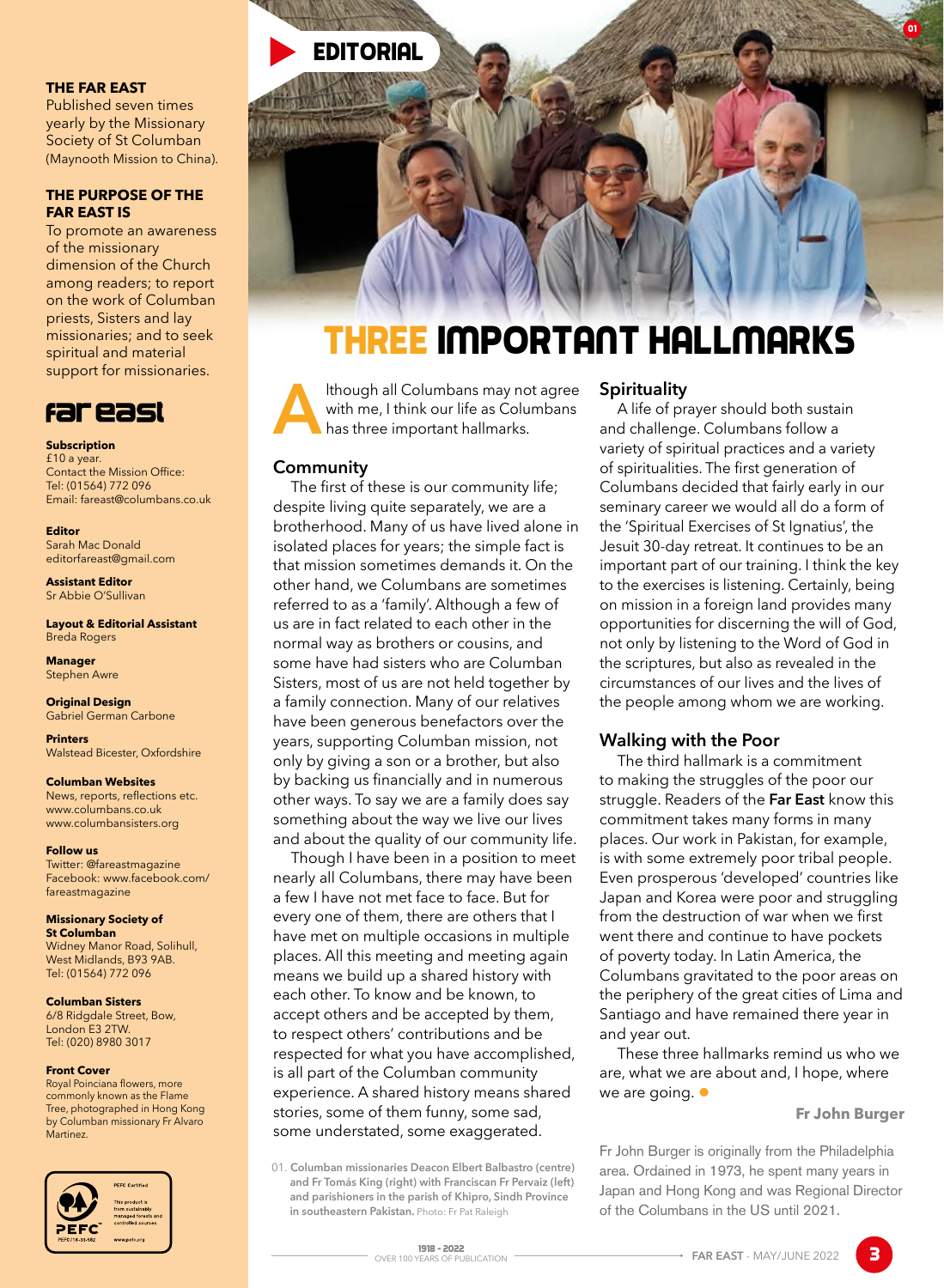

# The Wheel is Turning

**Marking 70 years of Columban mission in Fiji, Fr Frank Hoare underlines how young Pacifican Columbans, who are now taking up the**  missionary flame, can be **proud of their missionary inheritance and training.** 

**WESTERN FOREIGHT STARK SERVISTED MARK SERVISTED STARK SERVIS FOR STARK SERVISTED STARK SERVIS FOR FIG. 18 APROX THE FIG. THE FIG. THE FIG. THE FIG. THE FIG. THE FIG. THE FIG. THE FIG. THE FIG. THE FIG. THE FIG. THE FIG. T** beginning with the Marist Fathers, have nourished the Catholic faith There are no Columban seminarians in the US, Australia, Britain and Ireland now.

But we are blessed that the young Church of Fiji, where Columbans have worked for decades, is now a mission-sending Church. Although there are only about 80,000 Catholics in Fiji, there are now nine Pacifican Columban priests, eight seminarians and five lay missionaries on mission in different parts of the world. Those who were the subjects of mission are now the missionaries. The wheel of time is turning full circle.

But before the sands of time obliterate the footsteps of those who went before, it is appropriate to remember the pioneers and those who followed, and celebrate the legacy they left. Theirs is a legacy of diverse mission service and a tradition of relating closely with the people to whom they are sent.

The first group of 13 Columbans who arrived in 1952 were faced with different challenges - climate, geography, underdevelopment, poverty and a still colonised multicultural country. They immersed themselves in the lives of the people, learning Fijian and Hindi at a time when there were no language schools, and adjusting to the style and rhythm of the cultures and the people. This was a key that facilitated their efforts in the various ministries they were given or took on as the need arose.

The Columbans were very impressed by the indigenous Fijian people – their friendliness, ready smile, fine physique and noble appearance, hospitality, politeness, care for guests, their communal life and willingness to take life as it came. Fijian ceremonial and the solemn silence that accompanied it were impressive. Imposing, too, was the Fijian *bure* (house) with massive posts and beams lashed together with strong twine made from coconut hair.